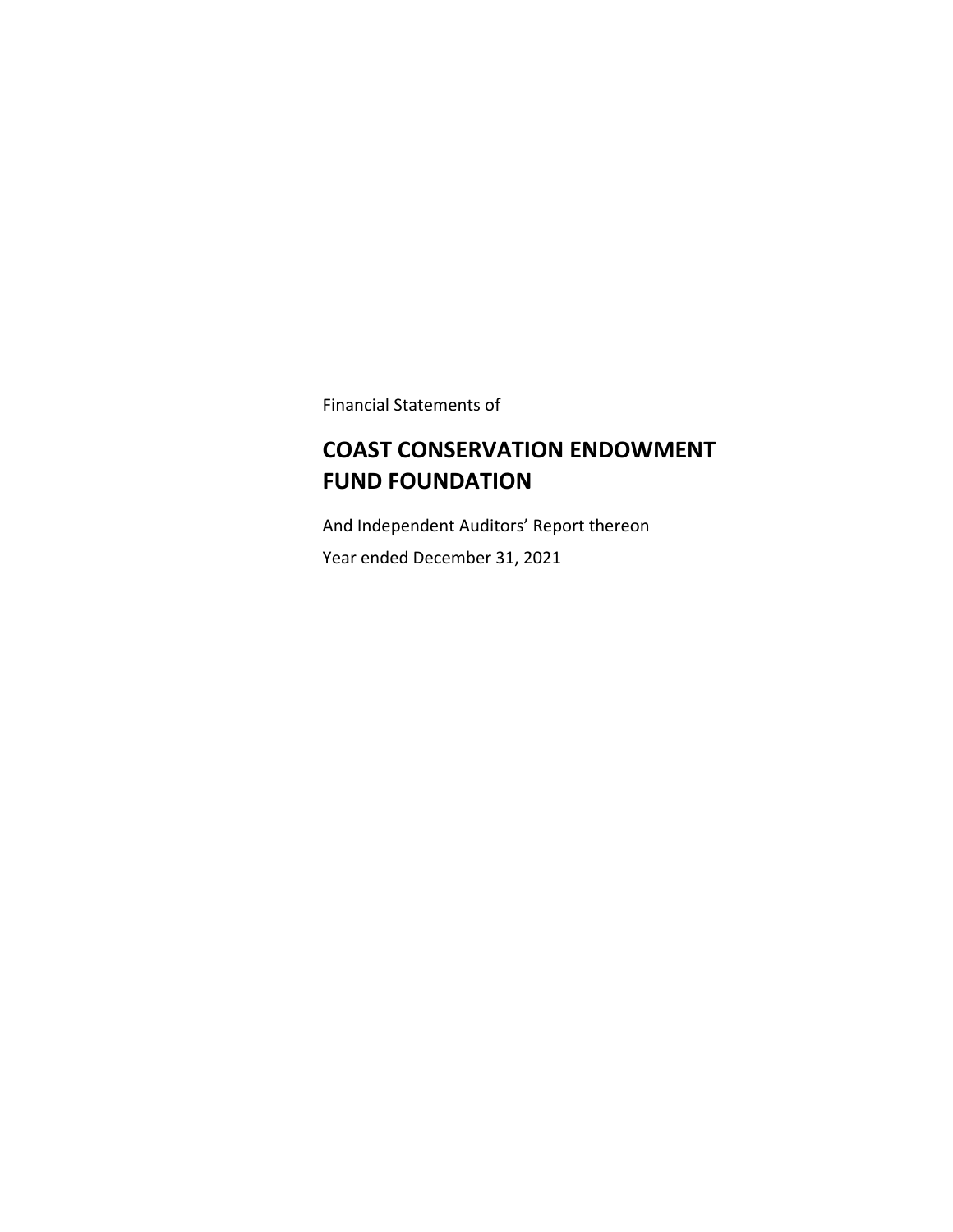

KPMG LLP PO Box 10426 777 Dunsmuir Street Vancouver BC V7Y 1K3 Canada Telephone (604) 691-3000 Fax (604) 691-3031

# **INDEPENDENT AUDITORS' REPORT**

To the Board of Directors of Coast Conservation Endowment Fund Foundation

### **Report on the Audit of Financial Statements**

### *Opinion*

We have audited the financial statements of Coast Conservation Endowment Fund Foundation (the "Foundation"), which comprise:

- the statement of financial position as at December 31, 2021
- the statement of operations and changes in net assets for the year then ended
- the statement of cash flows for the year then ended
- and notes to the financial statements, including a summary of significant accounting policies

(hereinafter referred to as the "financial statements").

In our opinion, the accompanying financial statements present fairly, in all material respects, the financial position of the Foundation as at December 31, 2021, and its results of operations, its changes in net assets and its cash flows for the year then ended in accordance with Canadian accounting standards for not-for-profit organizations.

### *Basis for Opinion*

We conducted our audit in accordance with Canadian generally accepted auditing standards. Our responsibilities under those standards are further described in the "*Auditors' Responsibilities for the Audit of the Financial Statements*" section of our auditors' report.

We are independent of the Foundation in accordance with the ethical requirements that are relevant to our audit of the financial statements in Canada and we have fulfilled our other ethical responsibilities in accordance with these requirements.

We believe that the audit evidence we have obtained is sufficient and appropriate to provide a basis for our opinion.

### *Other Information*

Management is responsible for the other information. Other information comprises the information, other than the financial statements and the auditors' report thereon, included in the 2021 Annual Report.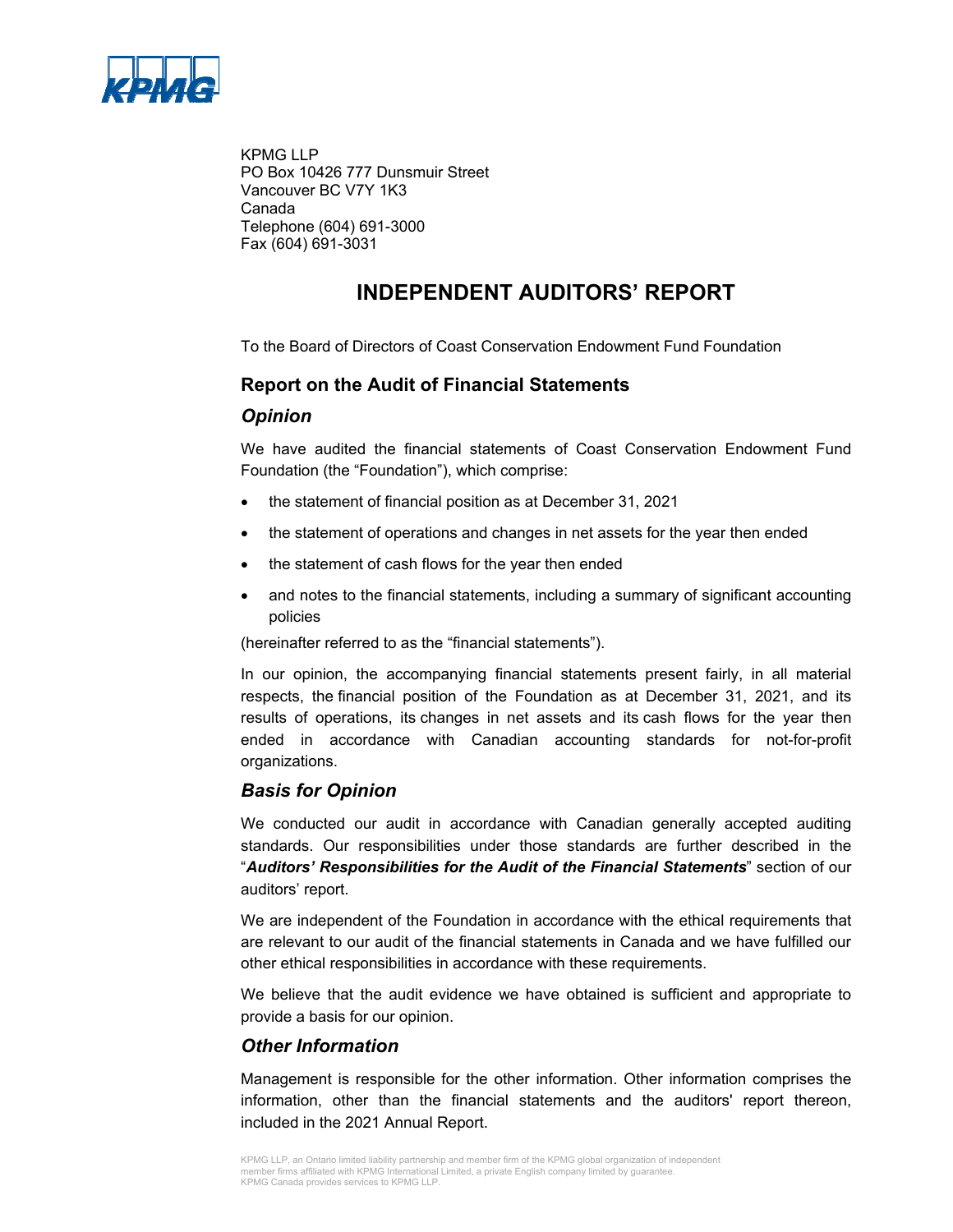

Our opinion on the financial statements does not cover the other information and we do not and will not express any form of assurance conclusion thereon.

In connection with our audit of the financial statements, our responsibility is to read the other information identified above and, in doing so, consider whether the other information is materially inconsistent with the financial statements or our knowledge obtained in the audit and remain alert for indications that the other information appears to be materially misstated.

We obtained the information, other than the financial statements and the auditors' report thereon, included in the 2021 Annual Report as at the date of this auditors' report.

If, based on the work we have performed on this other information, we conclude that there is a material misstatement of this other information, we are required to report that fact in the auditors' report.

We have nothing to report in this regard.

### *Responsibilities of Management and Those Charged with Governance for the Financial Statements*

Management is responsible for the preparation and fair presentation of the financial statements in accordance with Canadian accounting standards for not-for-profit organizations, and for such internal control as management determines is necessary to enable the preparation of financial statements that are free from material misstatement, whether due to fraud or error.

In preparing the financial statements, management is responsible for assessing the Foundation's ability to continue as a going concern, disclosing as applicable, matters related to going concern and using the going concern basis of accounting unless management either intends to liquidate the Foundation or to cease operations, or has no realistic alternative but to do so.

Those charged with governance are responsible for overseeing the Foundation's financial reporting process.

### *Auditors' Responsibilities for the Audit of the Financial Statements*

Our objectives are to obtain reasonable assurance about whether the financial statements as a whole are free from material misstatement, whether due to fraud or error, and to issue an auditors' report that includes our opinion.

Reasonable assurance is a high level of assurance, but is not a guarantee that an audit conducted in accordance with Canadian generally accepted auditing standards will always detect a material misstatement when it exists.

Misstatements can arise from fraud or error and are considered material if, individually or in the aggregate, they could reasonably be expected to influence the economic decisions of users taken on the basis of the financial statements.

As part of an audit in accordance with Canadian generally accepted auditing standards, we exercise professional judgment and maintain professional skepticism throughout the audit.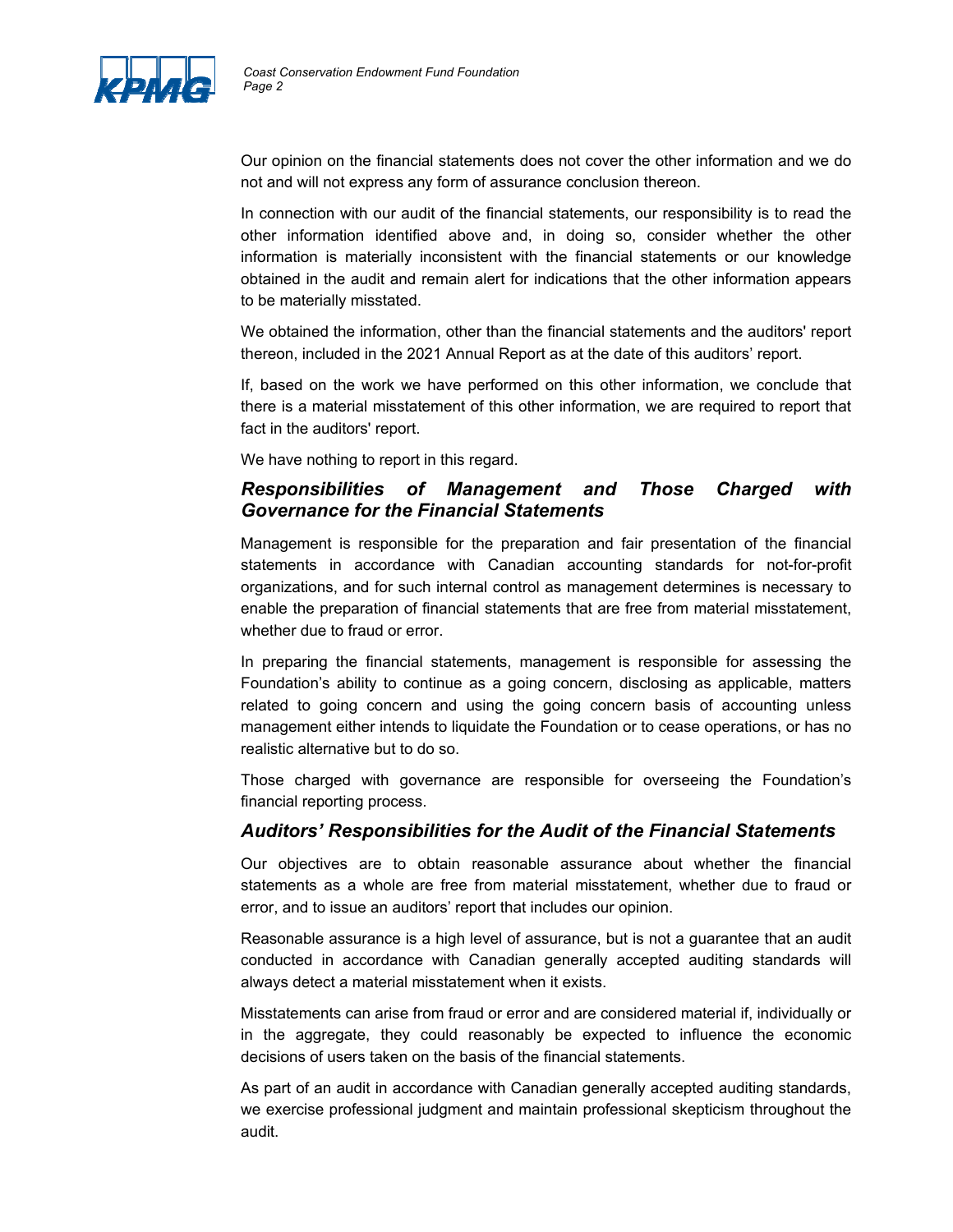

We also:

 Identify and assess the risks of material misstatement of the financial statements, whether due to fraud or error, design and perform audit procedures responsive to those risks, and obtain audit evidence that is sufficient and appropriate to provide a basis for our opinion.

The risk of not detecting a material misstatement resulting from fraud is higher than for one resulting from error, as fraud may involve collusion, forgery, intentional omissions, misrepresentations, or the override of internal control.

- Obtain an understanding of internal control relevant to the audit in order to design audit procedures that are appropriate in the circumstances, but not for the purpose of expressing an opinion on the effectiveness of the Foundation's internal control.
- Evaluate the appropriateness of accounting policies used and the reasonableness of accounting estimates and related disclosures made by management.
- Conclude on the appropriateness of management's use of the going concern basis of accounting and, based on the audit evidence obtained, whether a material uncertainty exists related to events or conditions that may cast significant doubt on the Foundation's ability to continue as a going concern. If we conclude that a material uncertainty exists, we are required to draw attention in our auditors' report to the related disclosures in the financial statements or, if such disclosures are inadequate, to modify our opinion. Our conclusions are based on the audit evidence obtained up to the date of our auditors' report. However, future events or conditions may cause the Foundation to cease to continue as a going concern.
- Evaluate the overall presentation, structure and content of the financial statements, including the disclosures, and whether the financial statements represent the underlying transactions and events in a manner that achieves fair presentation.
- Communicate with those charged with governance regarding, among other matters, the planned scope and timing of the audit and significant audit findings, including any significant deficiencies in internal control that we identify during our audit.

### **Report on other Legal and Regulatory Requirements**

As required by the Societies Act (British Columbia), we report that, in our opinion, the accounting policies applied in preparing and presenting the financial statements in accordance with Canadian accounting standards for not-for-profit organizations have been applied on a basis consistent with that of the preceding year.

 $kPMS$  11P

Chartered Professional Accountants

Vancouver, Canada April 26, 2022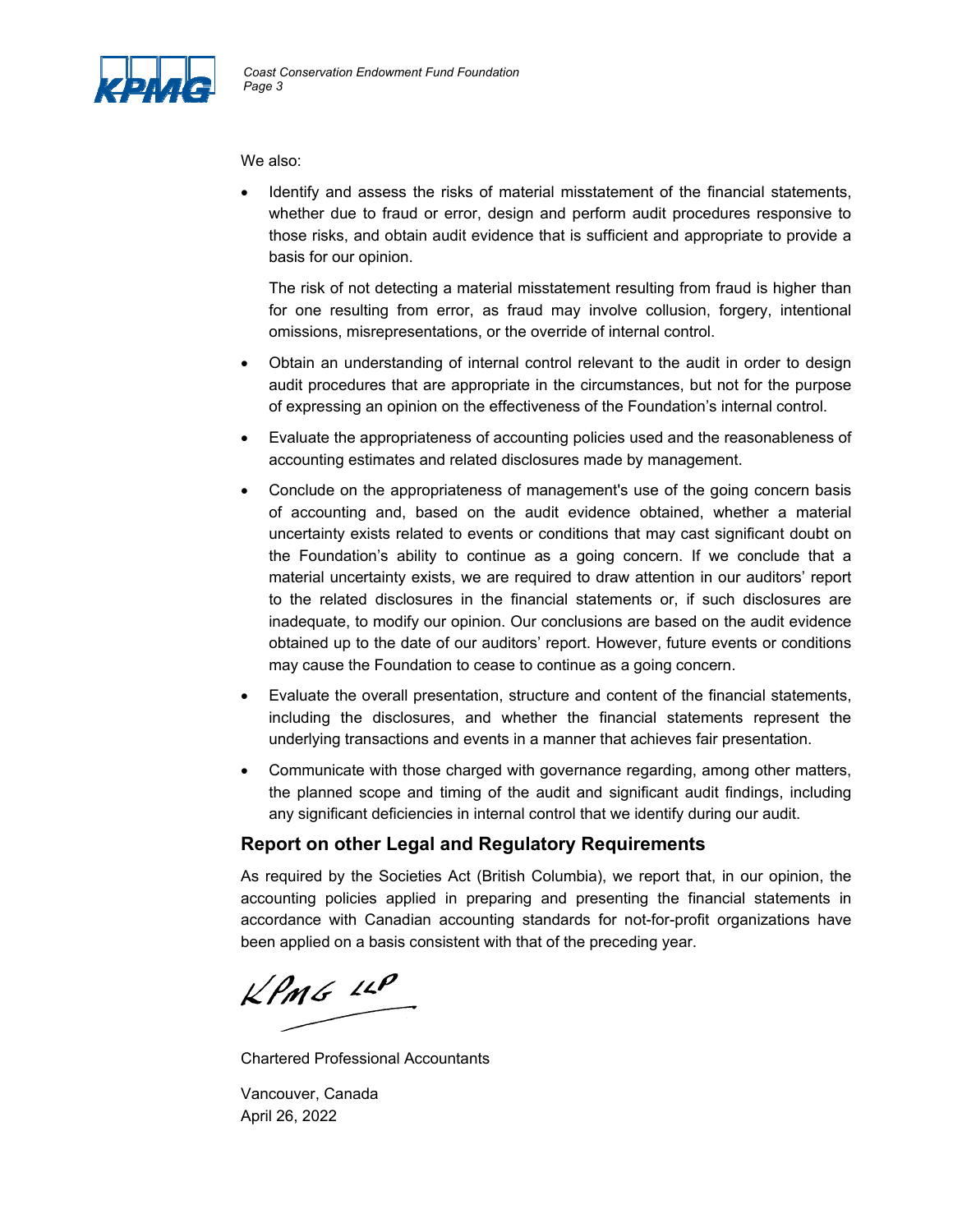Statement of Financial Position

December 31, 2021

|                                          | 2021             | 2020             |
|------------------------------------------|------------------|------------------|
| <b>Assets</b>                            |                  |                  |
| Current assets:                          |                  |                  |
| Cash and cash equivalents                | \$<br>2,313,305  | \$<br>3,764,894  |
| Prepaid expenses                         | 13,552           | 15,128           |
| Government and other receivables         | 36,099           | 18,982           |
| Due from the Society (note 7)            |                  | 291,334          |
| Short-term investments (note 3)          | 201,397          | 1,116,168        |
|                                          | 2,564,353        | 5,206,506        |
| Tangible capital assets (note 4)         | 49,466           | 5,953            |
| Investments (note 3)                     | 96,375,592       | 84,446,738       |
|                                          | \$<br>98,989,411 | \$<br>89,659,197 |
| <b>Liabilities and Net Assets</b>        |                  |                  |
| Current liabilities:                     |                  |                  |
| Accounts payable and accrued liabilities | \$<br>93,214     | \$<br>52,694     |
| Deferred contributions (note 5)          | 642,982          | 1,012,255        |
| Deferred lease inducement (note 6)       | 7,350            |                  |
| Due to the Society (note 7)              | 219,018          |                  |
| Accrued project funding distribution     | 2,073,216        | 1,007,503        |
|                                          | 3,035,780        | 2,072,452        |
| Long-term liabilities:                   |                  |                  |
| Deferred lease inducement (note 6)       | 20,825           |                  |
|                                          | 3,056,605        | 2,072,452        |
| Net assets:                              |                  |                  |
| General                                  | 122,009          | 110,932          |
| <b>Externally restricted:</b>            |                  |                  |
| Revenue fund (note 12)                   | 38,145,199       | 30,500,380       |
| Regional conservation planning fund      | 159,210          | 159,210          |
| Stewardship endowment fund               | 1,231,144        | 540,979          |
| Founding endowment fund                  | 56,275,244       | 56,275,244       |
|                                          | 95,932,806       | 87,586,745       |
| Commitments (note 9)                     |                  |                  |
|                                          | \$<br>98,989,411 | \$<br>89,659,197 |

See accompanying notes to financial statements.

Approved on behalf of the Board:

 $Director$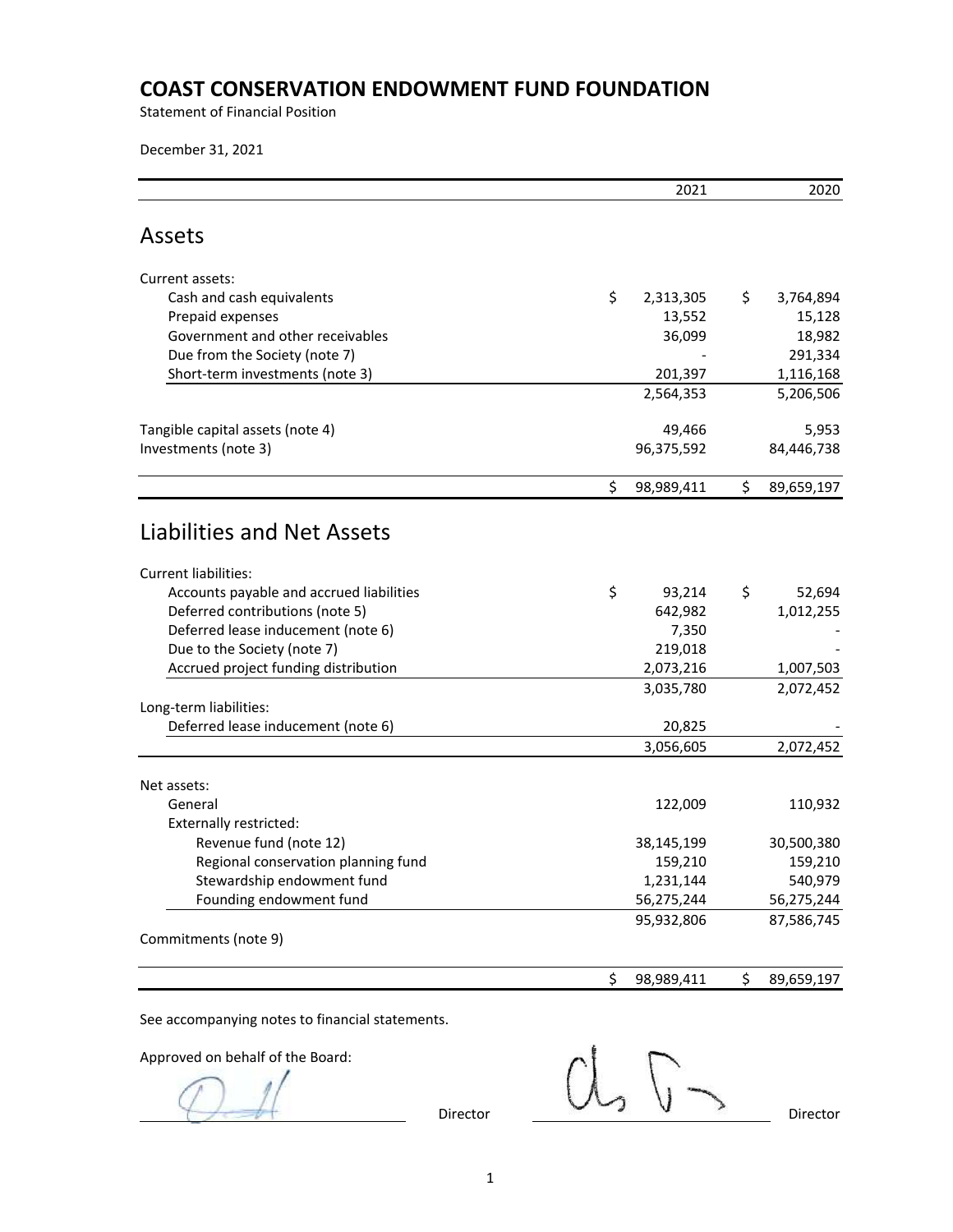Statement of Operations and Changes in Net Assets

#### Year ended December 31, 2021

|                                        | Unrestricted  |                     |            |                          |    | <b>Externally restricted</b> |     |                          |                  |              |
|----------------------------------------|---------------|---------------------|------------|--------------------------|----|------------------------------|-----|--------------------------|------------------|--------------|
|                                        |               |                     |            | Regional                 |    |                              |     |                          |                  |              |
|                                        |               |                     |            | conservation             |    | Stewardship                  |     | Founding                 |                  |              |
|                                        |               |                     | Revenue    | planning                 |    | endowment                    |     | endowment                |                  |              |
|                                        | General       |                     | fund       | fund                     |    | fund                         |     | fund                     | 2021             | 2020         |
| Revenue:                               |               |                     |            |                          |    |                              |     |                          |                  |              |
| Donations                              | \$<br>11,576  | $\ddot{\mathsf{S}}$ |            | \$                       | \$ | 690,165                      | -\$ | $\sim$                   | \$<br>701,741 \$ | 552,670      |
| Grants (note 5)                        | 514,273       |                     |            |                          |    |                              |     |                          | 514,273          | 294,416      |
| Net investment income (note 8)         |               |                     | 11,686,898 |                          |    |                              |     |                          | 11,686,898       | 6,988,070    |
|                                        | 525,849       |                     | 11,686,898 | $\overline{\phantom{a}}$ |    | 690,165                      |     | $\overline{\phantom{a}}$ | 12,902,912       | 7,835,156    |
| Expenses:                              |               |                     |            |                          |    |                              |     |                          |                  |              |
| Administration                         | 45,746        |                     | 22,279     |                          |    |                              |     |                          | 68,025           | 28,245       |
| Projects                               |               |                     | 3,723,501  |                          |    |                              |     |                          | 3,723,501        | 2,357,777    |
| Communications                         | 32,353        |                     | 15,940     |                          |    |                              |     |                          | 48,293           | 15,714       |
| Cost sharing with the Society (note 7) | 72,500        |                     | 78,333     |                          |    |                              |     |                          | 150,833          | 132,802      |
| Facilities and equipment               | 7,813         |                     | 156,193    |                          |    |                              |     |                          | 164,006          | 133,576      |
| Personnel                              | 222,869       |                     |            |                          |    |                              |     |                          | 222,869          | 134,779      |
| Professional fees                      | 133,491       |                     | 45,833     |                          |    |                              |     |                          | 179,324          | 198,486      |
|                                        | 514,772       |                     | 4,042,079  | $\overline{\phantom{a}}$ |    |                              |     |                          | 4,556,851        | 3,001,379    |
| Excess of revenue over expenses        | 11,077        |                     | 7,644,819  |                          |    | 690,165                      |     |                          | 8,346,061        | 4,833,777    |
| Net assets, beginning of year          | 110,932       |                     | 30,500,380 | 159,210                  |    | 540,979                      |     | 56,275,244               | 87,586,745       | 82,752,968   |
| Net assets, end of year                | \$<br>122,009 |                     | 38,145,199 | \$<br>159,210            | S  | 1,231,144                    |     | 56,275,244               | 95,932,806       | \$87,586,745 |

See accompanying notes to financial statements.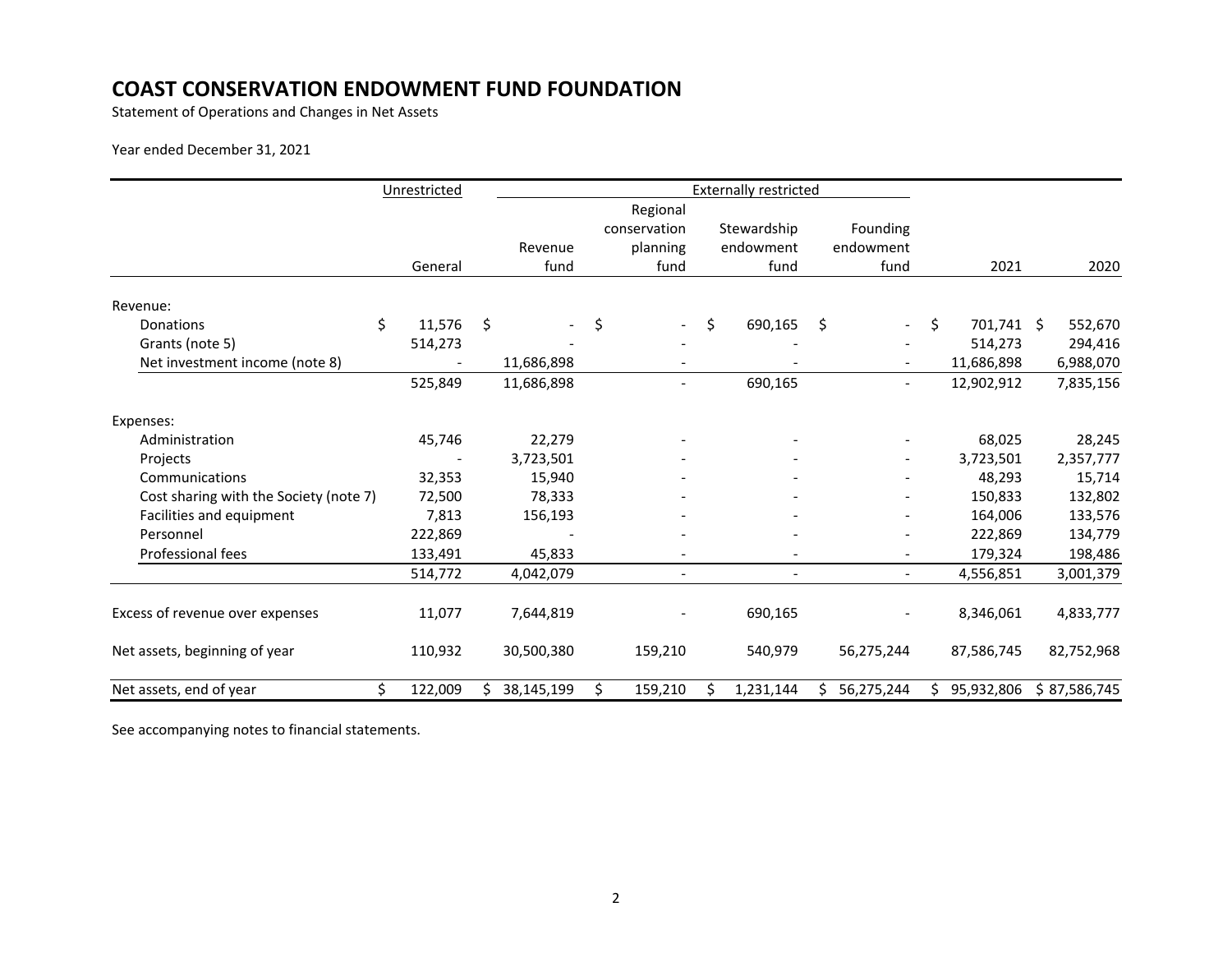Statement of Cash Flows

Year ended December 31, 2021

|                                                | 2021            | 2020            |
|------------------------------------------------|-----------------|-----------------|
| Cash provided by (used in):                    |                 |                 |
| Operations:                                    |                 |                 |
| Excess of revenue over expenses                | Ś.<br>8,346,061 | Ś.<br>4,833,777 |
| Items not involving cash:                      |                 |                 |
| Amortization of tangible capital assets        | 8,849           | 2,609           |
| Amortization of lease inducement               | (6, 738)        |                 |
| Fair value adjustment on investments           | (8,828,732)     | (3,386,074)     |
| Changes in non-cash operating working capital: |                 |                 |
| Prepaid expenses                               | 1,576           | (462)           |
| Government and other receivables               | (17, 117)       | (297)           |
| Accounts payable and accrued liabilities       | 40,520          | (4,067)         |
| Deferred contributions                         | (369, 273)      | 815,704         |
| Deferred lease inducement                      | 34,913          |                 |
| Due to/from the Society                        | 510,352         | (564, 388)      |
| Accrued project funding distribution           | 1,065,713       | (1,523,287)     |
|                                                | 786,124         | 173,515         |
| Investing:                                     |                 |                 |
| Purchase of investments, net                   | (2, 185, 351)   | (1, 177, 809)   |
| Purchase of tangible capital assets            | (52, 362)       |                 |
|                                                | (2, 237, 713)   | (1, 177, 809)   |
| Decrease in cash and cash equivalents          | (1,451,589)     | (1,004,294)     |
| Cash and cash equivalents, beginning of year   | 3,764,894       | 4,769,188       |
| Cash and cash equivalents, end of year         | \$<br>2,313,305 | \$<br>3,764,894 |

See accompanying notes to financial statements.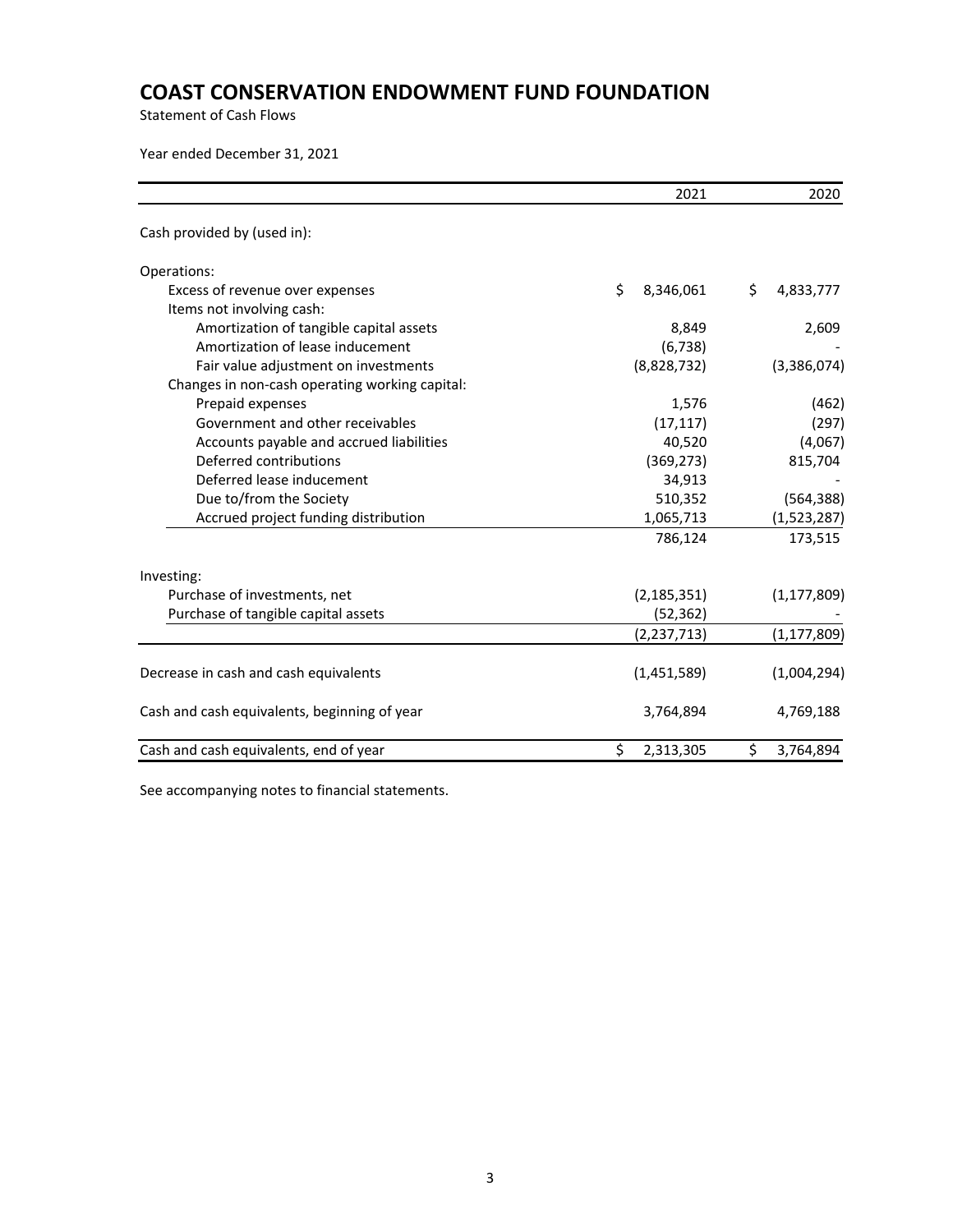Notes to the Financial Statements

Year ended December 31, 2021

#### **1. Operations:**

The Coast Conservation Endowment Fund Foundation (the "Foundation") is incorporated under the Societies Act (British Columbia). The Foundation commenced operations in September 2007, with the appointment of the Board of Directors.

The Foundation is a registered charity under the Income Tax Act. Its purpose is to fund stewardship and resource management initiatives in the central and northern coastal regions of British Columbia and Haida Gwaii in collaboration with First Nations.

On March 11, 2020, the COVID‐19 outbreak was declared a pandemic by the World Health Organization. This resulted in governments worldwide, including the Canadian federal and provincial governments enacting emergency measures to combat the spread of the virus. The economic conditions had a shortterm impact on the Foundation's operating results and financial position in 2020 and 2021. The situation is expected to continue to have an impact on the economy and on Coast Funds operations though the future impact is not known at this time.

#### **2. Significant accounting policies:**

(a) Basis of presentation:

These financial statements have been prepared in accordance with Canadian accounting standards for not-for-profit organizations in Part III of the CPA Canada Handbook.

(b) Fund accounting:

The Foundation follows the restricted fund method of accounting for contributions. For accounting purposes, funds have been established as follows:

(i) General fund:

The general fund is used to manage and report on revenue and expenses related to unrestricted contributions and grants. The fund balance represents net assets that are not subject to externally imposed restrictions.

(ii) Externally restricted funds:

#### *Revenue fund:*

These amounts represent income earned on the contributions to the regional conservation planning fund, founding endowment fund and stewardship endowment fund which have been restricted first for the funding of the Foundation's operational and administrative activities. Any remaining balance is restricted for projects for stewardship initiatives connected with the project area.

The Foundation's Board of Directors approved a policy for the determination of an annual allocation from the revenue fund for First Nation projects (note 12). This policy provides for a reserve to support stable funding during periods when investment income islessthan a target minimum.

#### *Regional conservation planning fund:*

The amounts in this fund are restricted by the donors to fund projects for regionally focused conservation planning projects.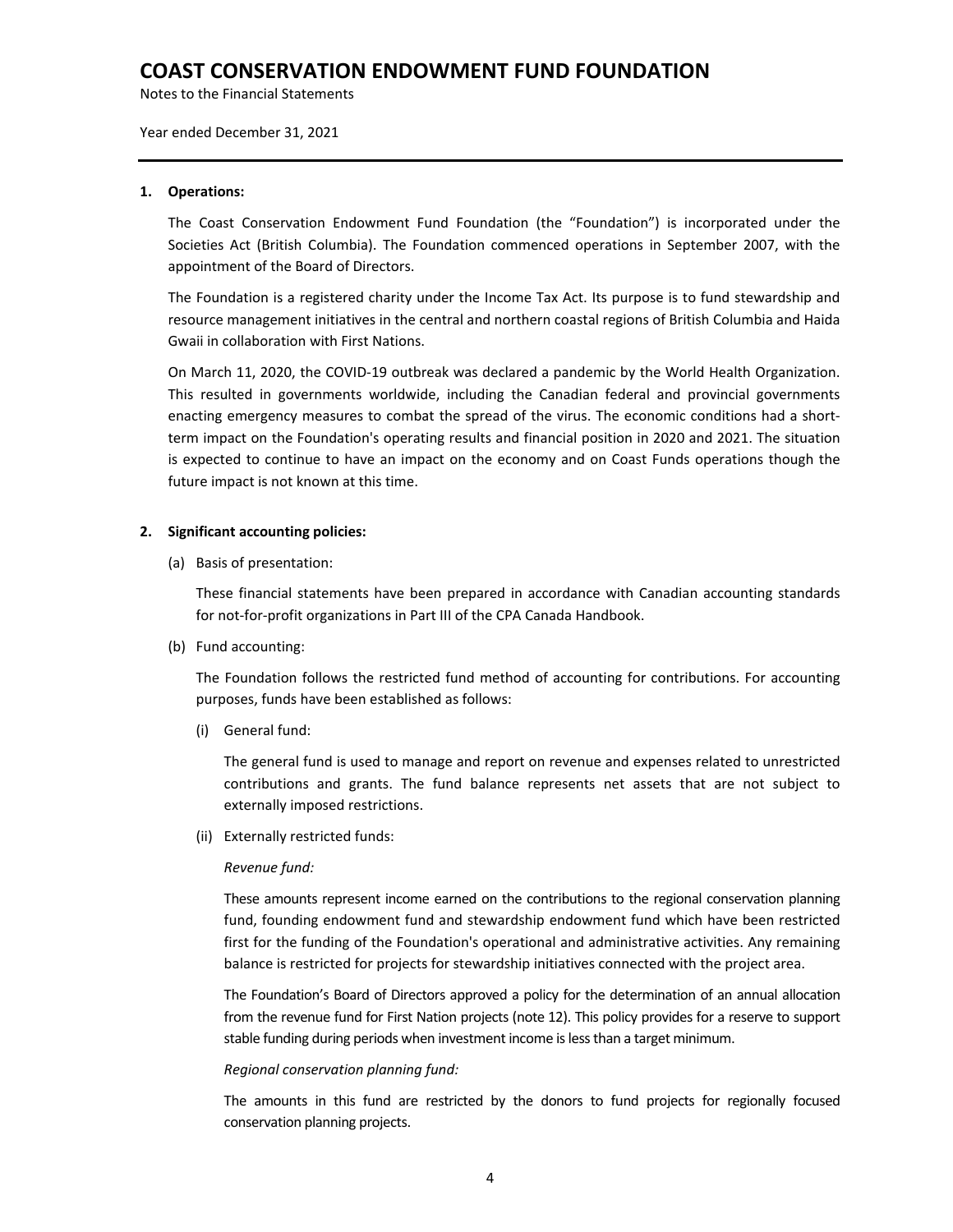Notes to the Financial Statements

Year ended December 31, 2021

#### **2. Significant accounting policies (continued):**

(b) Fund accounting (continued):

#### *Stewardship endowment fund:*

This fund represents contributions received by the Foundation, the principal of which is to be maintained on a permanent basis. Investment income earned on the endowment fund is externally restricted, reported in the revenue fund, and used to fund operational and administrative costs and approved stewardship initiatives.

#### *Founding endowment fund:*

The founding endowment fund represents contributions received by the Foundation from private funders in 2007, the principal of which is to be maintained on a permanent basis. Investment income earned on the endowment fund is externally restricted, reported in the revenue fund and used to fund operational and administrative costs and approved conservation initiatives.

(c) Revenue recognition:

#### *Restricted contributions:*

Restricted contributions are recognized as revenue in the appropriate restricted fund when they are receivable by the Foundation if the amount to be received can be reasonably estimated and collection is reasonably assured. Restricted contributions that have no specific restricted fund are recorded as deferred contributions in the general fund and recognized as revenue in the general fund in the year in which the related expenses are incurred.

#### *Investment income:*

Investment income on the Foundation's endowments and restricted contributions is recorded when earned.

#### *Unrestricted contributions:*

Unrestricted contributions are recognized as revenue in the general fund in the year received or receivable, if the amount to be received can be reasonably estimated and collection isreasonably assured.

(d) Cash and cash equivalents:

Cash and cash equivalents include fixed income investments with maturity dates within 90 days of acquisition.

#### (e) Accrued project funding distribution:

Accrued project funding distribution is recorded upon execution of a funding agreement, when the amount payable can be reasonably estimated and disbursements reasonably assured. Disbursement of project funding to First Nations may be conditional on the recipient meeting certain criteria and providing certain supporting information.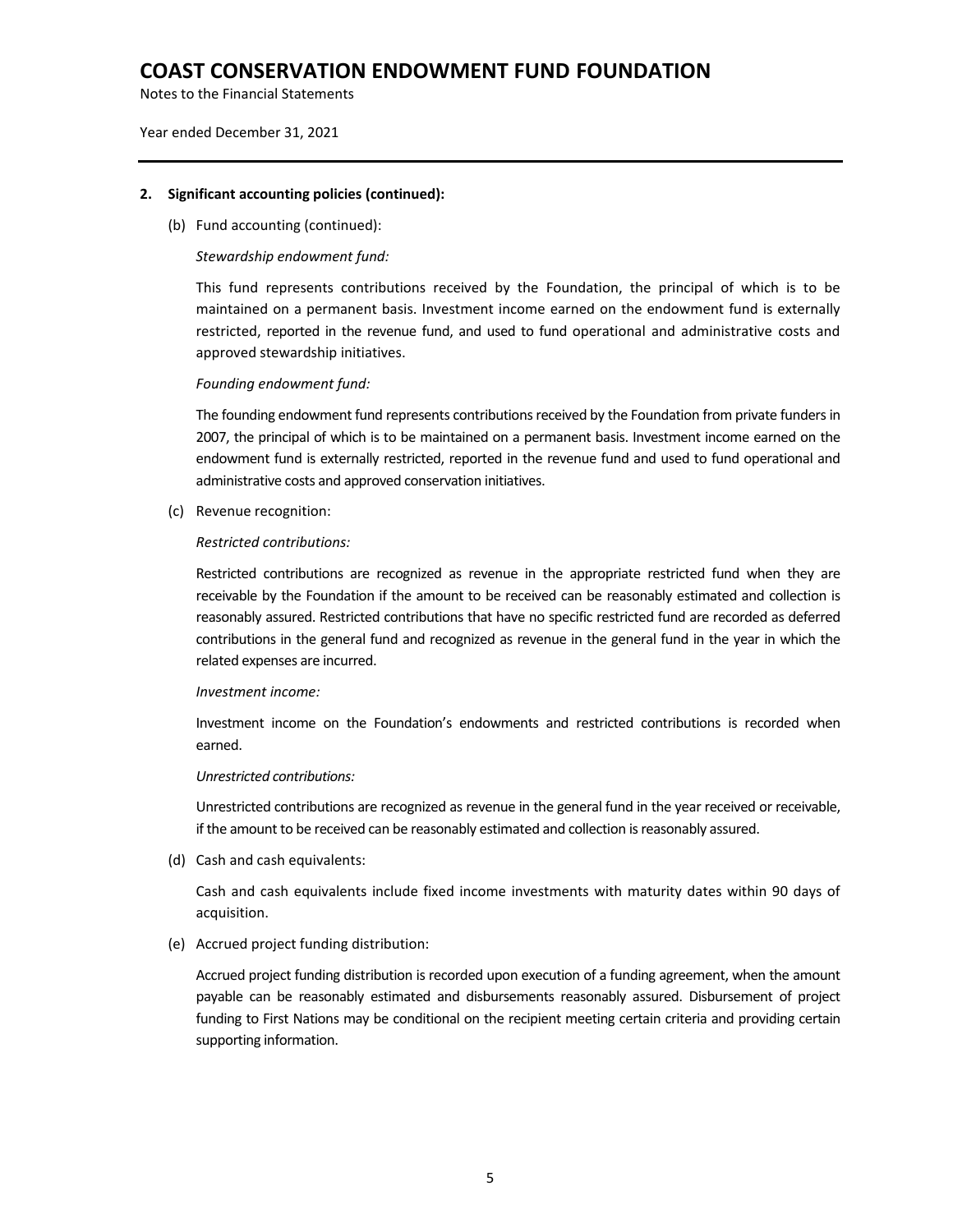Notes to the Financial Statements

#### Year ended December 31, 2021

#### **2. Significant accounting policies (continued):**

#### (f) Tangible capital assets:

Tangible capital assets are recorded at cost and are amortized over the estimated useful lives of assets as follows:

| Asset                  | <b>Basis</b>      | Rate                   |
|------------------------|-------------------|------------------------|
| Equipment              | Declining balance | 30%                    |
| Leasehold improvements | Straight-line     | Over 5 year lease term |

#### (g) Lease inducements:

Deferred lease inducements include financial inducements for tenant improvements to the office space. Amortization of deferred lease inducements is recognized on a straight‐line basis as a reduction of facilities and equipment expense over the lease term.

(h) Use of estimates:

The preparation of the financial statements requires management to make estimates and assumptions that affect the reported amounts of assets and liabilities and disclosure of contingent assets and liabilities at the date of the financial statements and the reported amount of revenue and expenses during the year. Actual results could differ from those estimates.

(i) Financial instruments:

The Foundation's financial instruments include cash and cash equivalents, government and other receivables, amounts due to/from the Society, investments, accounts payable and accrued liabilities and accrued project funding distribution. Financial instruments are recorded at fair value on initial recognition. Freestanding derivative instruments that are not in a qualifying hedging relationship and equity instruments that are quoted in an active market are subsequently measured at fair value. Investments are recorded at the trade date and measured at fair value. All other financial instruments are subsequently recorded at cost or amortized cost.

Transaction costs incurred on the acquisition of the financial instruments measured subsequently at fair value are expensed as incurred. All other financial instruments are adjusted by transaction costs incurred on acquisition and financing costs, which are amortized using the straight‐line method.

Financial assets are assessed for impairment on an annual basis at the end of the fiscal year if there are indicators of impairment. If there is an indicator of impairment, the Foundation determines if there is a significant adverse change in the expected amount or timing of future cash flows from the financial asset. If there is a significant adverse change in the expected cash flows, the carrying value of the financial asset is reduced to the highest of the present value of the expected cash flows, the amount that could be realized from selling the financial asset or the amount the Foundation expects to realize by exercising its right to any collateral. If events and circumstances reverse in a future period, an impairment loss will be reversed to the extent of the improvement, not exceeding the initial carrying value.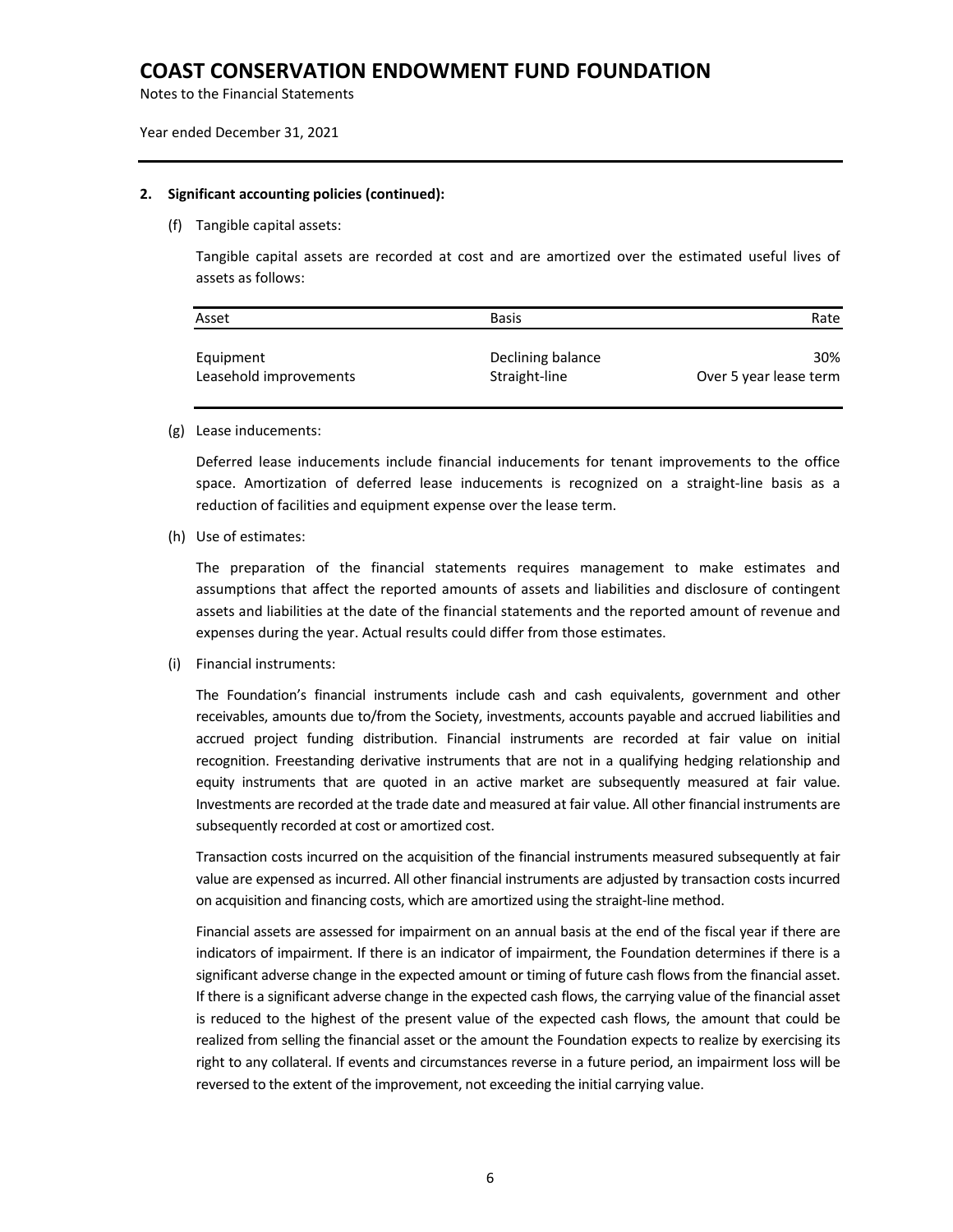Notes to the Financial Statements

Year ended December 31, 2021

#### **2. Significant accounting policies (continued):**

(j) Foreign currency translation:

Monetary assets and liabilities denominated in foreign currencies, and that have not been hedged, are translated into Canadian dollars at the rates of exchange in effect at the statement of financial position date. Other assets, liabilities and items affecting earnings are translated into Canadian dollars at the rates of exchange in effect at the date of the transaction. Gains or losses arising from these foreign currency transactions are included in the determination of excess of revenues over expenses.

#### **3. Investments:**

The table below summarizes the fair value of the investments held by the Foundation.

|                                         |   | 2021       |    | 2020       |
|-----------------------------------------|---|------------|----|------------|
| Investments at fair value:              |   |            |    |            |
| Fixed income securities                 | Ś | 10,621,665 | Ś. | 11,551,404 |
| Canadian equities                       |   | 10,426,262 |    | 8,502,412  |
| Global equities                         |   | 29,422,366 |    | 24,598,517 |
| Canadian pooled mortgage fund           |   | 11,535,307 |    | 9,015,764  |
| Canadian pooled real estate fund        |   | 18,506,777 |    | 16,770,247 |
| Infrastructure                          |   | 16,064,612 |    | 15,124,562 |
|                                         |   | 96,576,989 |    | 85,562,906 |
| Less short-term fixed income securities |   | 201,397    |    | 1,116,168  |
| Total non-current investments           | ς | 96,375,592 | Ś  | 84,446,738 |

Fixed income securities consist of bonds maturing between 2022 and 2051 (2020 - 2021 and 2051) at rates varying between 0.0% and 4.8% (2020 - 0.0% and 5.7%). Infrastructure investments are held in Axium Infrastructure NA Limited Partnership.

#### **4. Tangible capital assets:**

|                                     |                 |                             | 2021              | 2020              |
|-------------------------------------|-----------------|-----------------------------|-------------------|-------------------|
|                                     | Cost            | Accumulated<br>amortization | Net book<br>value | Net book<br>value |
| Equipment<br>Leasehold improvements | 9,454<br>49,564 | 4,302<br>5,250              | 5,152<br>44,314   | 5,953             |
|                                     | 59,018          | 9,552                       | 49,466            | 5,953             |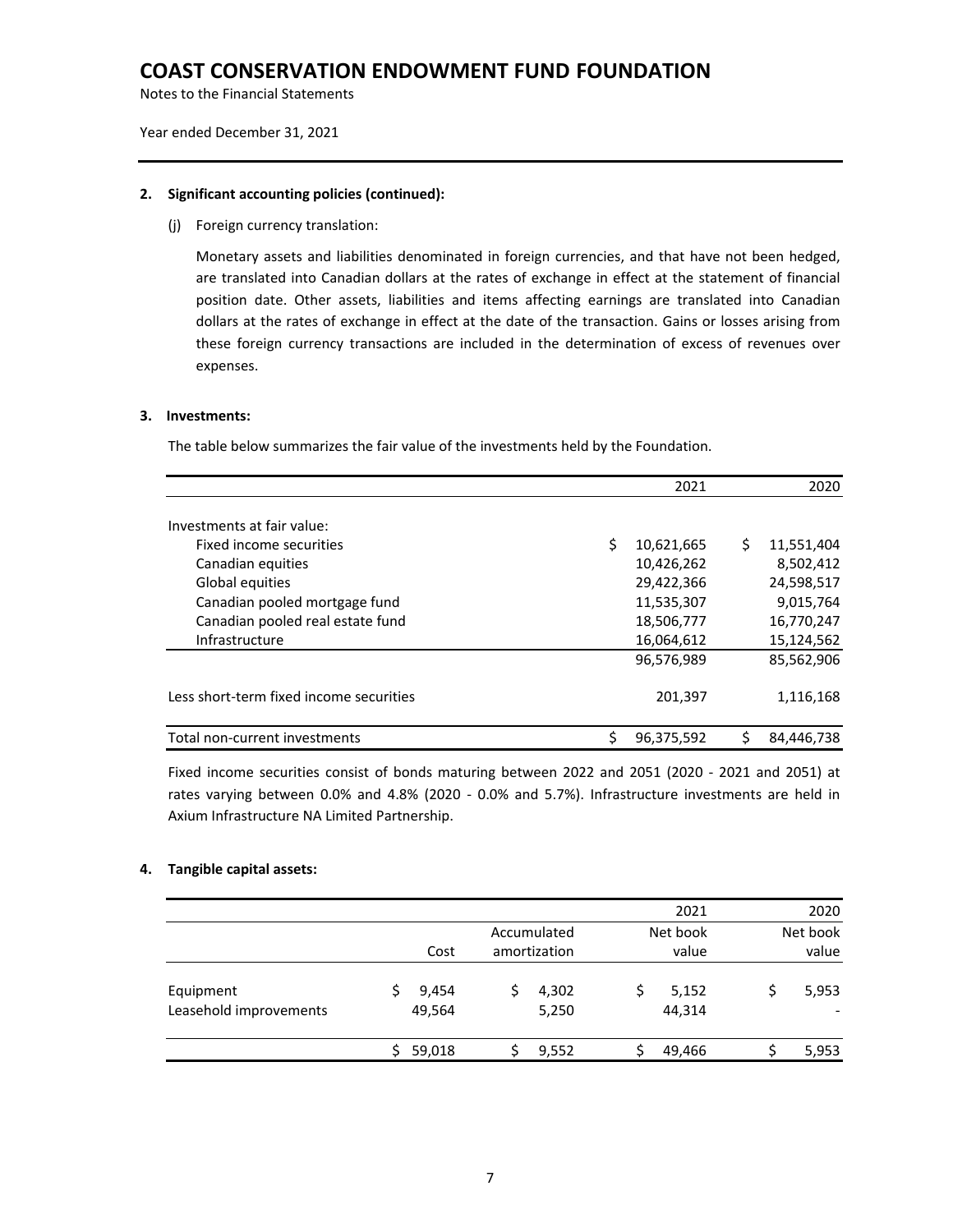Notes to the Financial Statements

Year ended December 31, 2021

#### **5. Deferred contributions:**

The Foundation received grant funding from various funders to further support stewardship efforts in the Great Bear Rainforest and Haida Gwaii. Deferred contributions consist of grant funding restricted for eligible project expenditures.

|                                                                 | 2021                               | 2020                               |
|-----------------------------------------------------------------|------------------------------------|------------------------------------|
| Opening balance<br>Contributions received<br>Revenue recognized | 1,012,255<br>145,000<br>(514, 273) | 196,551<br>1,110,120<br>(294, 416) |
|                                                                 | 642,982                            | 1,012,255                          |

#### **6. Deferred lease inducement:**

The deferred lease inducement represents the reimbursement by the lessor of certain expenditures for leasehold improvements made by the Foundation.

|                                                               |    | 2021     | 2020 |
|---------------------------------------------------------------|----|----------|------|
|                                                               |    |          |      |
| Opening balance                                               | \$ |          | \$   |
| Additions                                                     |    | 34,913   |      |
| Amortization recorded net of facilities and equipment expense |    | (6, 738) |      |
|                                                               | ς  | 28,175   |      |
|                                                               |    |          |      |
| Current portion                                               | \$ | 7,350    | \$   |
| Long-term portion                                             |    | 20,825   |      |
|                                                               |    |          |      |
|                                                               |    | 28,175   |      |

#### **7. Related party transactions:**

The Foundation is related to the Coast Economic Development Society (the "Society") as all of the directors of the Foundation are also directors of the Society. The Society is a not‐for‐profit organization incorporated under the Societies Act (British Columbia). The purpose of the Society is to fund sustainable economic development initiatives in the central and northern coastal regions of British Columbia and Haida Gwaii in collaboration with First Nations.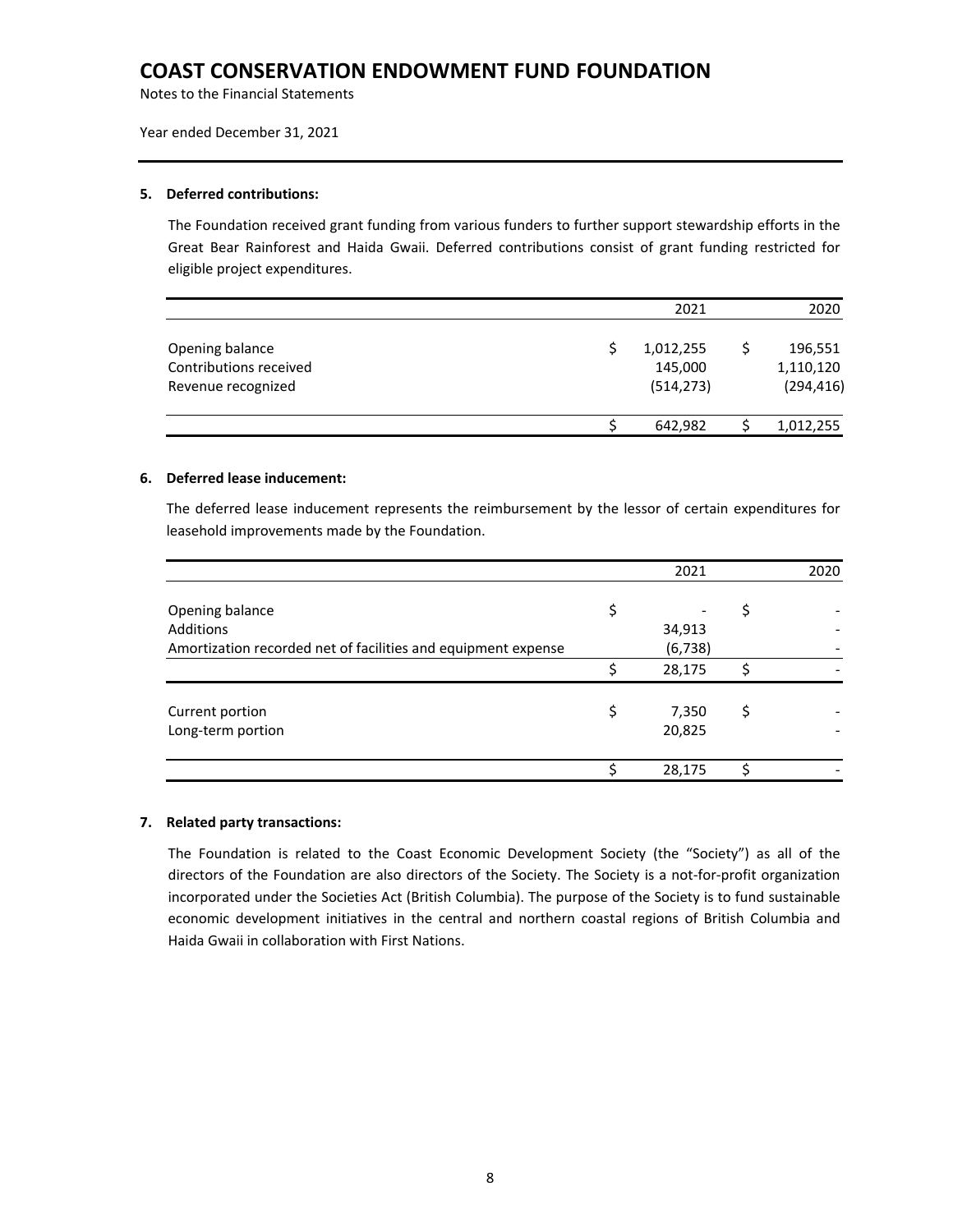Notes to the Financial Statements

Year ended December 31, 2021

#### **7. Related party transactions (continued):**

The net assets and results from operations of the Society have not been included in these financial statements. A financial summary of the Society as at and for the year ended December 31, 2021 is as follows:

|                                                                 | 2021                           |     | 2020                     |
|-----------------------------------------------------------------|--------------------------------|-----|--------------------------|
| Financial position:<br>Total assets<br><b>Total liabilities</b> | \$<br>19,717,573<br>3,221,737  | \$. | 25,245,551<br>7,066,592  |
| Total net assets                                                | \$<br>16,495,836               | \$  | 18,178,959               |
| Results of operations:<br>Total revenue<br>Total expenses       | \$<br>178,500<br>1,861,623     | \$  | 851,924<br>12,306,175    |
| Deficiency of revenue over expenses                             | \$<br>(1,683,123)              | \$  | (11, 454, 251)           |
| Cash flows:<br>Operating activities<br>Investing activities     | \$<br>(5,487,949)<br>1,759,889 | \$  | (5,790,897)<br>2,427,918 |

The Foundation and Society share operating resources under a cost sharing agreement.

In accordance with the cost sharing agreement, during the year ended December 31, 2021, the Foundation charged the Society \$149,646 (2020 ‐ \$129,988), and the Society charged the Foundation \$300,479 (2020 ‐ \$262,790) for their respective share of the expenses incurred by each of the two parties. Cost sharing with the Society of \$150,833 (2020 ‐ \$132,802) recorded on the statement of operations excludes taxes paid of \$6,867 (2020 ‐ \$5,754) on a portion of services billed by the Society to the Foundation.

As at December 31, 2021, the balance owed by the Foundation to the Society was \$219,018 (2020 ‐ balance owing from Society to the Foundation was \$291,334). The balance is unsecured, non‐interest bearing and has no specific terms of repayment.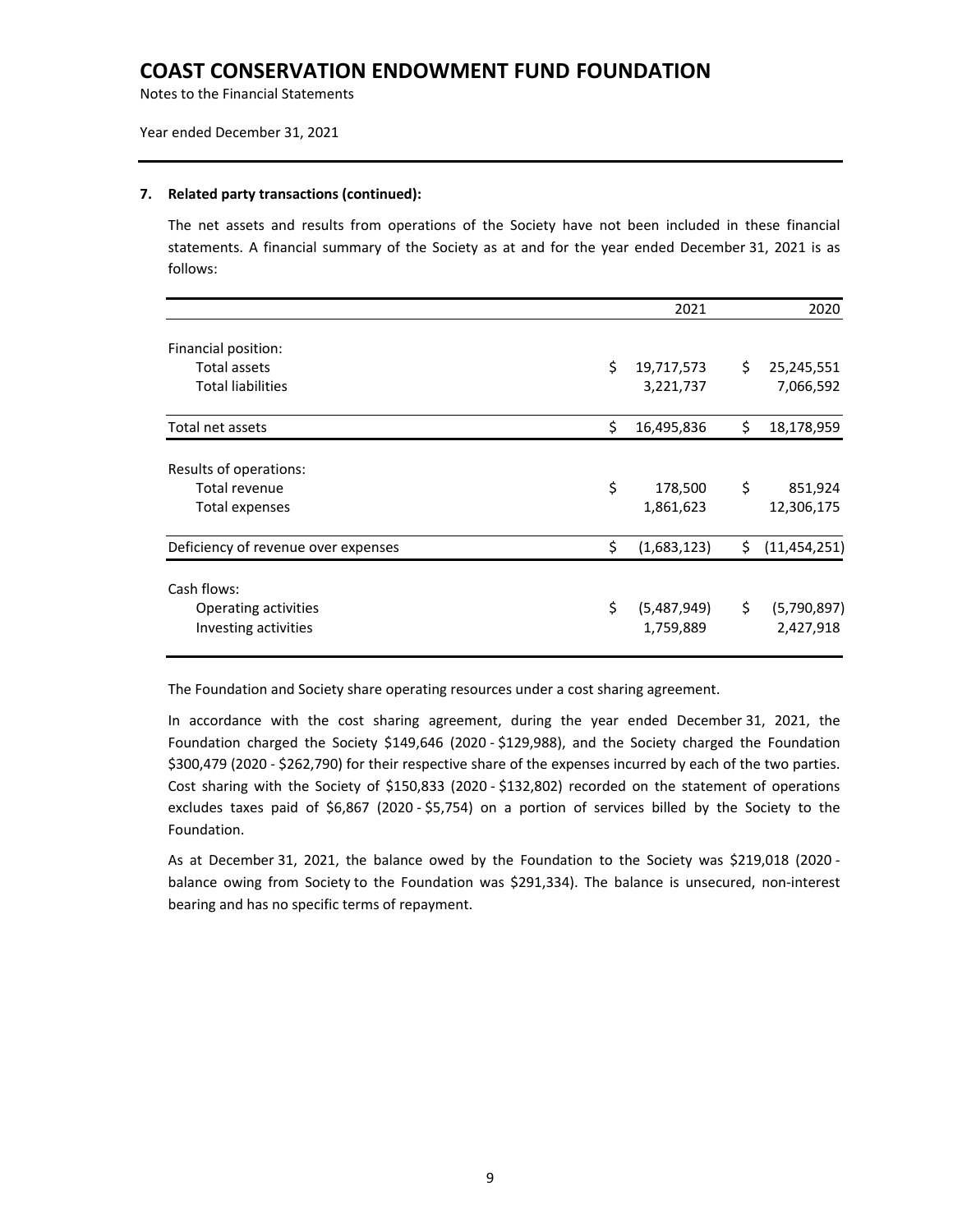Notes to the Financial Statements

Year ended December 31, 2021

#### **7. Related party transactions (continued):**

Cost sharing with the Society is comprised of the following:

|                                            | 2021          | 2020          |
|--------------------------------------------|---------------|---------------|
| Expenses charged by the Society:           |               |               |
| Administration                             | \$<br>9,119   | \$<br>11,778  |
| Board                                      | 4,567         | 5,257         |
| Communications                             | 7,212         | 15,539        |
| Facilities and equipment                   | 2,375         | 519           |
| Personnel                                  | 256,276       | 228,595       |
| Professional fees                          | 20,930        | 1,102         |
|                                            | 300,479       | 262,790       |
| Less: expenses recovered from the Society: |               |               |
| Administration                             | (15,750)      | (15, 750)     |
| Facilities and equipment                   | (118,063)     | (91, 594)     |
| Insurance                                  | (11,208)      | (9,655)       |
| Professional fees                          | (4,625)       | (12, 989)     |
|                                            | (149, 646)    | (129, 988)    |
|                                            | \$<br>150,833 | \$<br>132,802 |

### **8. Net investment income:**

|                                                 | 2021          | 2020          |
|-------------------------------------------------|---------------|---------------|
| Interest income                                 | \$<br>687,840 | \$<br>865,143 |
| Dividend income                                 | 549,511       | 527,443       |
| Realized gains on sale of investments           | 2,380,490     | 2,810,194     |
| Change in fair value adjustments on investments | 8,828,732     | 3,386,074     |
|                                                 | 12,446,573    | 7,588,854     |
| Less investment manager and custodian fees      | 759,675       | 600,784       |
|                                                 | 11,686,898    | 6,988,070     |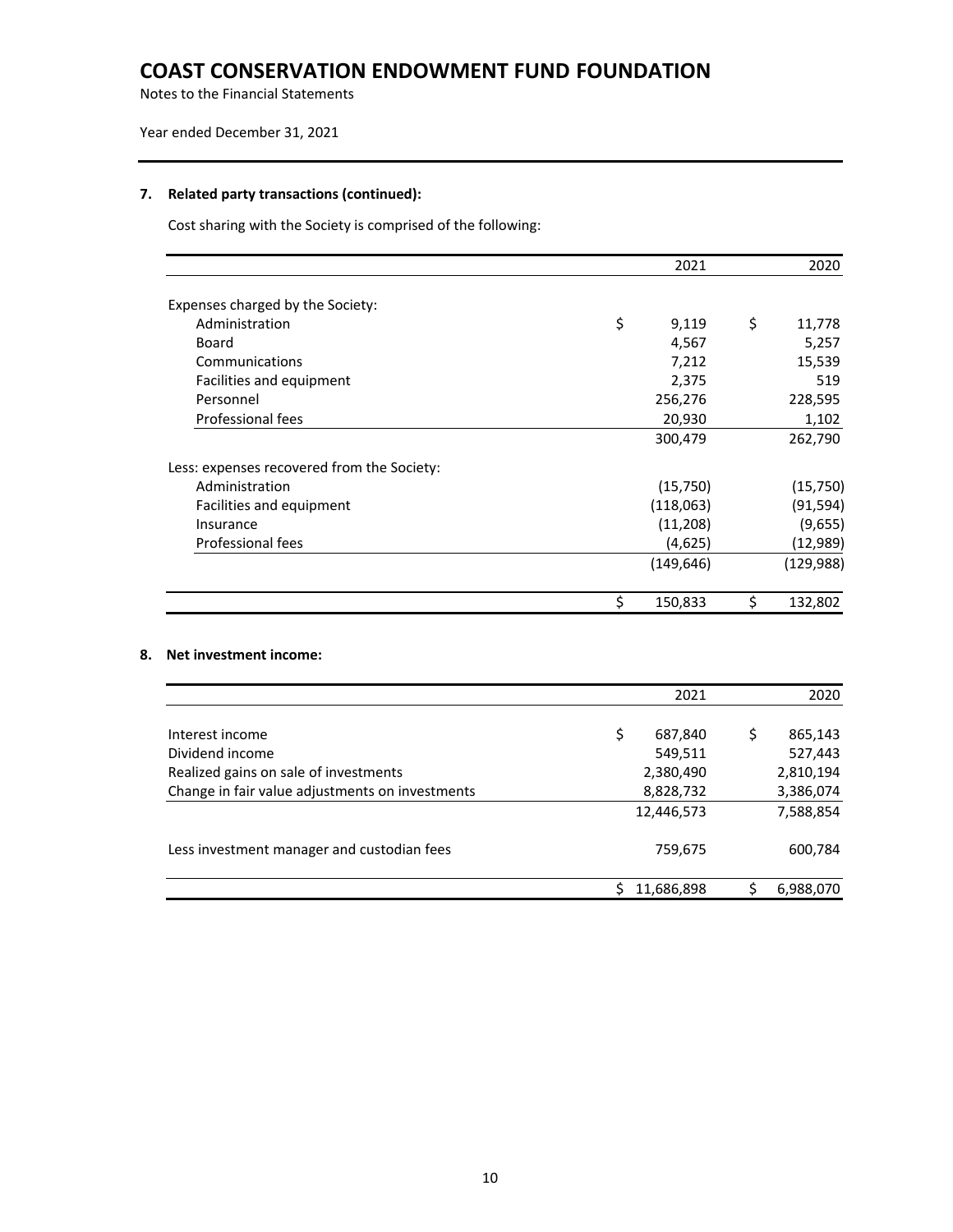Notes to the Financial Statements

Year ended December 31, 2021

#### **9. Commitments:**

The Foundation entered into an operating lease agreement with respect to the Foundation and Society's premises. The minimum annual payments under the lease are as follows:

| 2022 | S | 66,808  |
|------|---|---------|
| 2023 |   | 66,808  |
| 2024 |   | 70,387  |
| 2025 |   | 70,387  |
| 2026 |   | 5,866   |
|      |   | 280,256 |

#### **10. Financial instruments:**

(a) Market risk:

Market risk is the risk that the fair value of the Foundation's financial instruments will fluctuate as a result of changes in market prices. Market risk is comprised of currency risk, interest rate risk and other price risk. The objective of market risk management is to manage and control market risk exposures within acceptable parameters while optimizing return. This risk is managed by the Foundation through closely monitoring its investments, employing investment diversification and maintaining the instruments within the Foundation's Investment Policy. All securities present a risk of loss equivalent to their fair values.

(i) Currency risk:

Currency risk is the risk that the fair value of the Foundation's financial instruments will fluctuate due to changes in foreign exchange rates. The Foundation is directly exposed to currency risk on its investments in global equity securities. The Foundation does not enter into forward contracts to mitigate this risk.

(ii) Interest rate risk:

Interest rate risk is the risk that the value of and cash flows from interest-bearing financial instruments will fluctuate due to changes in the levels of market interest rates. The Foundation's interest rate risk is mostly related to investments in fixed income instruments and the Canadian pooled mortgage fund. The Foundation's interest rate risk is managed by the Foundation with an investment manager through construction of a diversified portfolio and monitoring of the investments by management.

(iii) Other price risk:

Other price risk is the risk that the fair value of a financial instrument will fluctuate as a result of changes in market prices (other than those arising from currency risk or interest rate risk) whether they are caused by factors specific to an individual investment, its issuer or by factors affecting all instruments traded in the market.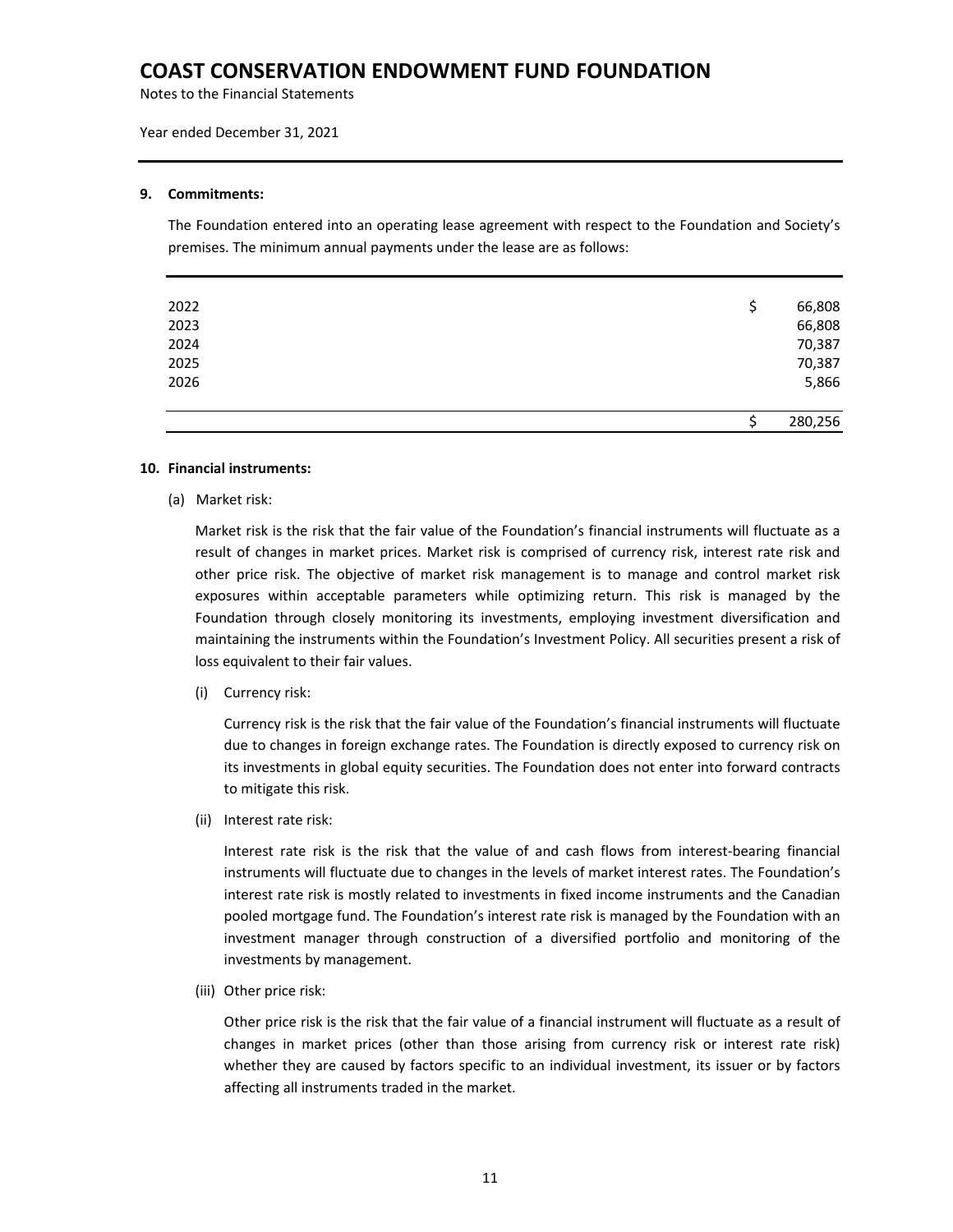Notes to the Financial Statements

Year ended December 31, 2021

#### **10. Financial instruments (continued):**

(b) Credit risk:

Credit risk refers to the risk that a counterparty may default on its contractual obligations resulting in a financial loss. The Foundation is not exposed to any significant credit risk.

(c) Liquidity risk:

Liquidity risk is the risk that the Foundation will be unable to fulfill its obligations on a timely basis or at a reasonable cost. The Foundation manages its liquidity risk by monitoring its operating requirements. The Foundation prepares budget and cash forecasts to ensure it has sufficient funds to fulfill its obligations.

There has been no significant changes to any of the above risk exposures from 2020.

#### **11. Capital management:**

The Foundation defines capital to be net assets.

The primary objective of the Foundation's capital management is to generate investment income to fund projects to First Nations for stewardship initiatives and operating expenses of the Foundation. This objective is balanced with the need to preserve capital.

The Foundation manages capital in accordance with the Conservation Investments and Incentives Agreement which requires the use of socially responsible investment screens and the utilization of professional investment management services.

As of December 31, 2021, the Foundation has complied with all externally imposed capital restrictions.

#### **12. Revenue fund:**

As described in note 2(b)(ii), the revenue fund is restricted first for the funding of the Foundation's operational and administrative activities. Any remaining balance is restricted for projects for stewardship initiatives connected with the project area.

As at December 31, 2021, the balance in the revenue fund is \$38,145,199 (2020 ‐ \$30,500,380). Of this balance, \$16,314,249 (2020 ‐ \$17,389,393) is currently available to be drawn down for project distribution. The remaining balance of \$21,830,950 (2020 ‐ \$13,110,987) has been set aside for future distributions, and is comprised of a reserve amount of \$4,000,000 (2020 ‐ \$4,000,000) and an additional retention of \$17,830,950 (2020 ‐ \$9,110,987). The reserve has been established to meet the Board of Director's policy of ensuring that there is a balance available to be drawn down for project distribution when investment income is less than a target minimum in a future year. The additional retention is based on the Foundation's financial results for the year, and has been calculated in accordance with the Foundation's Finance Policy. This retention amount is established for the purpose of minimizing year‐ over‐year variability in funds available to be drawn down for future project distributions.